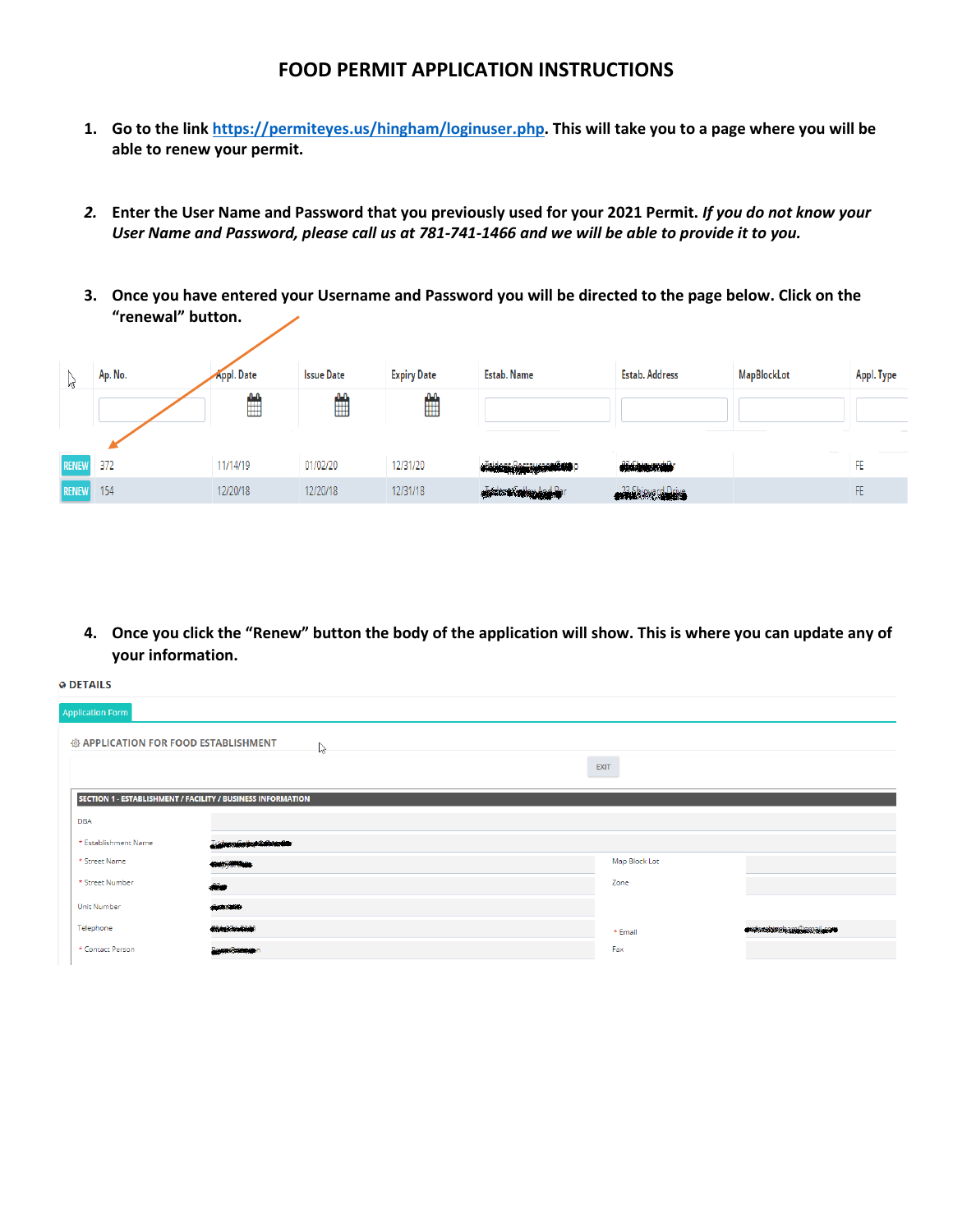**5. When you have finished making changes, scroll down to the bottom of the application. Click on the box under Section 10 and then hit "submit".** 

| ド |                                                                                                                                                                                                   |
|---|---------------------------------------------------------------------------------------------------------------------------------------------------------------------------------------------------|
|   | <b>SECTION 10 - DECLARATION</b>                                                                                                                                                                   |
|   | Pursuant to M.G.L. Ch. 62Cocc. 49A, I certify under the penalties of perjury that I, to my best knowledge and belief, have file all state tax returns and paid all state taxes required under law |
|   | Social Security #or Federal ID #                                                                                                                                                                  |
|   | * I do hereby certify under the pains & penalties of perjury that the information provided above is true and correct.                                                                             |
|   | Date                                                                                                                                                                                              |
|   |                                                                                                                                                                                                   |
|   | INCOMPLETE APPLICATIONS WILL BE RETURNED TO THE APPLICANT FOR REVISION                                                                                                                            |
|   | * Indicates Mandatory Field.                                                                                                                                                                      |
|   | <b>EXIT</b><br><b>SUBMIT</b>                                                                                                                                                                      |

**6. You will see the page below that lists what is required for submittal with your application. Click on the "GO TO HOMEPAGE" button.**

 $\sim$ 

| Fax(781)740-0239<br>ピ<br><b>New Preliminary Application Received</b>                                                                                                                                                      |
|---------------------------------------------------------------------------------------------------------------------------------------------------------------------------------------------------------------------------|
|                                                                                                                                                                                                                           |
| Thank You !!                                                                                                                                                                                                              |
| Your Preliminary Application is Successfully Submitted.                                                                                                                                                                   |
| Please remember that before we can review your application, the following paperwork needs to be received by the Board of Health:                                                                                          |
| • Copy of a current ServSafe                                                                                                                                                                                              |
| • Copy of a current Allergen Awareness Certificate                                                                                                                                                                        |
| • Copy of your contract with a Rubbish Hauler and Recycling Contract                                                                                                                                                      |
| • Copy of Peddler's License                                                                                                                                                                                               |
| • Completed Dumpster Application                                                                                                                                                                                          |
| • Chokesaver Certificate for establishments with over 25 seats                                                                                                                                                            |
| is received and in order you will receive an email indicating you can log back into your account and pay online for your permit using a credit card or entering your checking account inf<br>Thank you for your patience. |
| 1 Sarni.MPH                                                                                                                                                                                                               |
| itive Health Officer                                                                                                                                                                                                      |
| <b>GO TO HOMEPAGE</b>                                                                                                                                                                                                     |
| Click on the above button to get to home page as you need to log out.                                                                                                                                                     |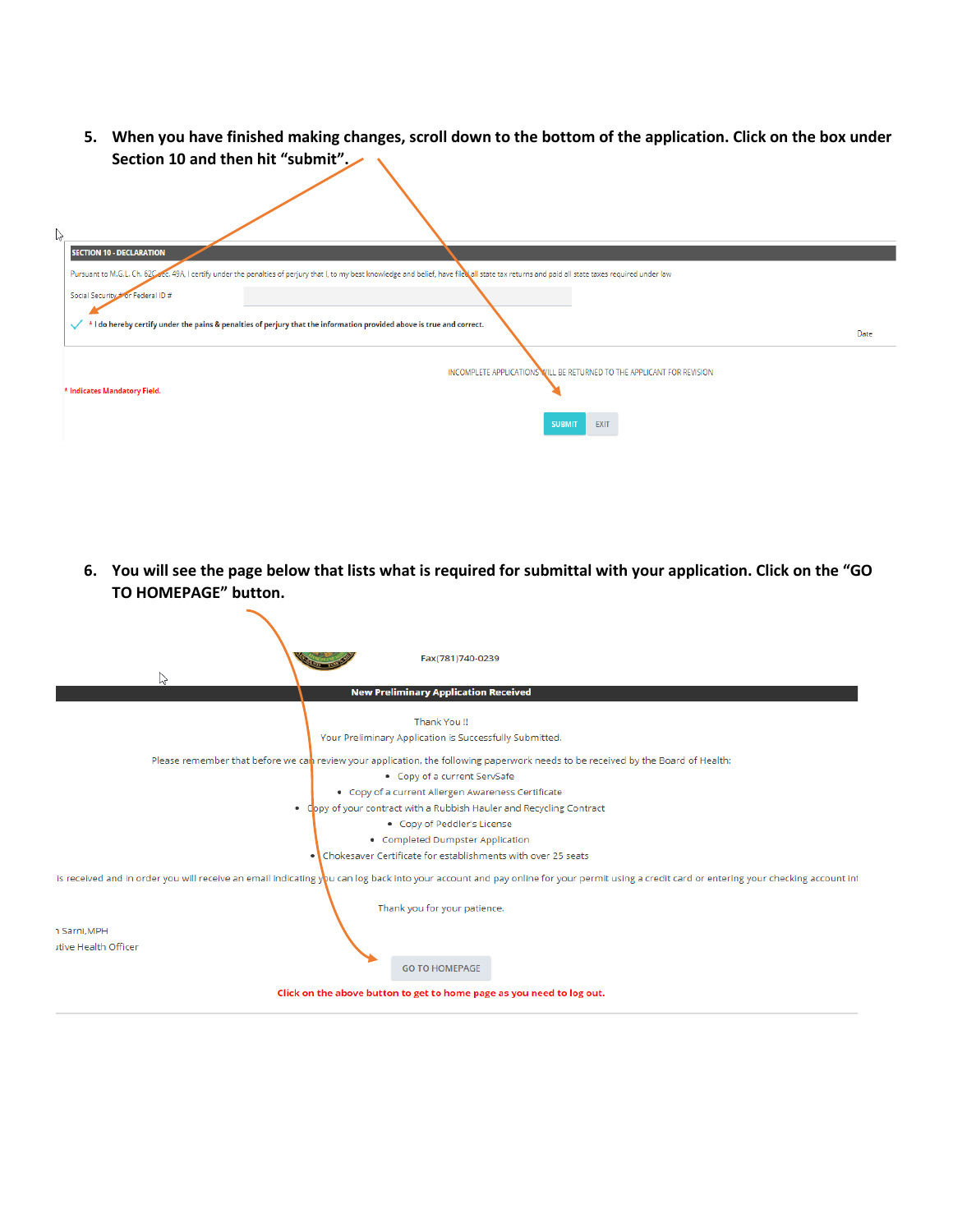|                | Ap. No. | <b>Appl. Date</b> | <b>Issue Date</b> | <b>Expiry Date</b> | Estab. Name     | <b>Estab. Address</b>    | MapBlockLot    | Appl. Type | <b>Status</b> |
|----------------|---------|-------------------|-------------------|--------------------|-----------------|--------------------------|----------------|------------|---------------|
|                |         | $\mathbf{a}$<br>⊞ | $\mathbf{A}$<br>Ë | ₩                  |                 |                          |                |            |               |
| $\circledcirc$ | 662     | 08/11/21          |                   |                    | <b>Algorith</b> | <b>Oddiering firme</b> t | <b>Ste 237</b> |            | Pending       |
|                |         |                   |                   |                    |                 |                          |                |            |               |

**7. Click on the "eyeball" icon on the left hand side of your screen. This will open the application again.**

**8. The menu below will appear on the left side of the screen. This is where you can download the dumpster application and pay the Food Permit fee.**